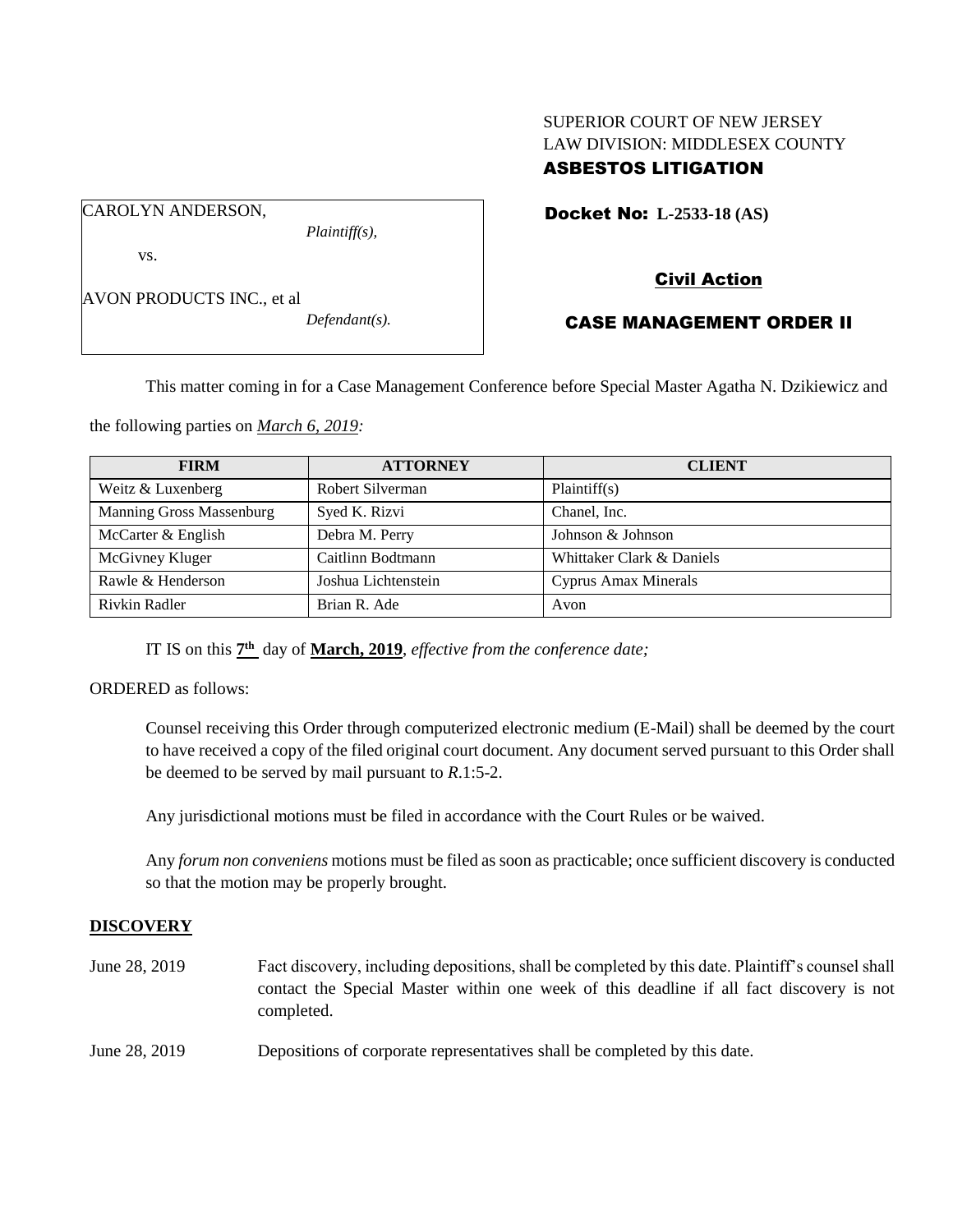### **EARLY SETTLEMENT**

February 21, 2020 Settlement demands shall be served on all counsel and the Special Master by this date.

#### **MEDICAL EXPERT REPORT**

- November 29, 2019 Plaintiff shall serve medical expert reports by this date.
- November 29, 2019 Upon request by defense counsel, plaintiff is to arrange for the transfer of pathology specimens and x-rays, if any, by this date.
- February 28, 2020 Defendants shall identify its medical experts and serve medical reports, if any, by this date. In addition, defendants shall notify plaintiff's counsel (as well as all counsel of record) of a joinder in an expert medical defense by this date.

### **LIABILITY EXPERT REPORTS**

- November 29, 2019 Plaintiff shall identify its liability experts and serve liability expert reports by this date or waive any opportunity to rely on liability expert testimony.
- February 28, 2020 Defendants shall identify its liability experts and serve liability expert reports, if any, by this date or waive any opportunity to rely on liability expert testimony.

### **SUMMARY JUDGMENT MOTION PRACTICE**

- January 3, 2020 Plaintiff's counsel shall advise, in writing, of intent not to oppose motions by this date.
- January 17, 2020 Summary judgment motions shall be filed no later than this date.
- February 14, 2020 Last return date for summary judgment motions.

#### **EXPERT DEPOSITIONS**

March 27, 2020 Expert depositions shall be completed by this date. To the extent that plaintiff and defendant generic experts have been deposed before, the parties seeking that deposition in this case must file an application before the Special Master and demonstrate the necessity for that deposition. To the extent possible, documents requested in a deposition notice directed to an expert shall be produced three days in advance of the expert deposition. The expert shall not be required to produce documents that are readily accessible in the public domain.

#### **PRE-TRIAL AND TRIAL**

July 11, 2019 The settlement conference previously scheduled on this date is **cancelled**. February 27, 2020 @ 10:00am Settlement conference. All defense counsel shall appear with authority to negotiate settlement and have a representative authorized to negotiate settlement available by phone. Any request to be excused from the settlement conference shall be made to the Special Master no later than 4:00pm of the day prior to the conference.

 $\_$  ,  $\_$  ,  $\_$  ,  $\_$  ,  $\_$  ,  $\_$  ,  $\_$  ,  $\_$  ,  $\_$  ,  $\_$  ,  $\_$  ,  $\_$  ,  $\_$  ,  $\_$  ,  $\_$  ,  $\_$  ,  $\_$  ,  $\_$  ,  $\_$  ,  $\_$  ,  $\_$  ,  $\_$  ,  $\_$  ,  $\_$  ,  $\_$  ,  $\_$  ,  $\_$  ,  $\_$  ,  $\_$  ,  $\_$  ,  $\_$  ,  $\_$  ,  $\_$  ,  $\_$  ,  $\_$  ,  $\_$  ,  $\_$  ,